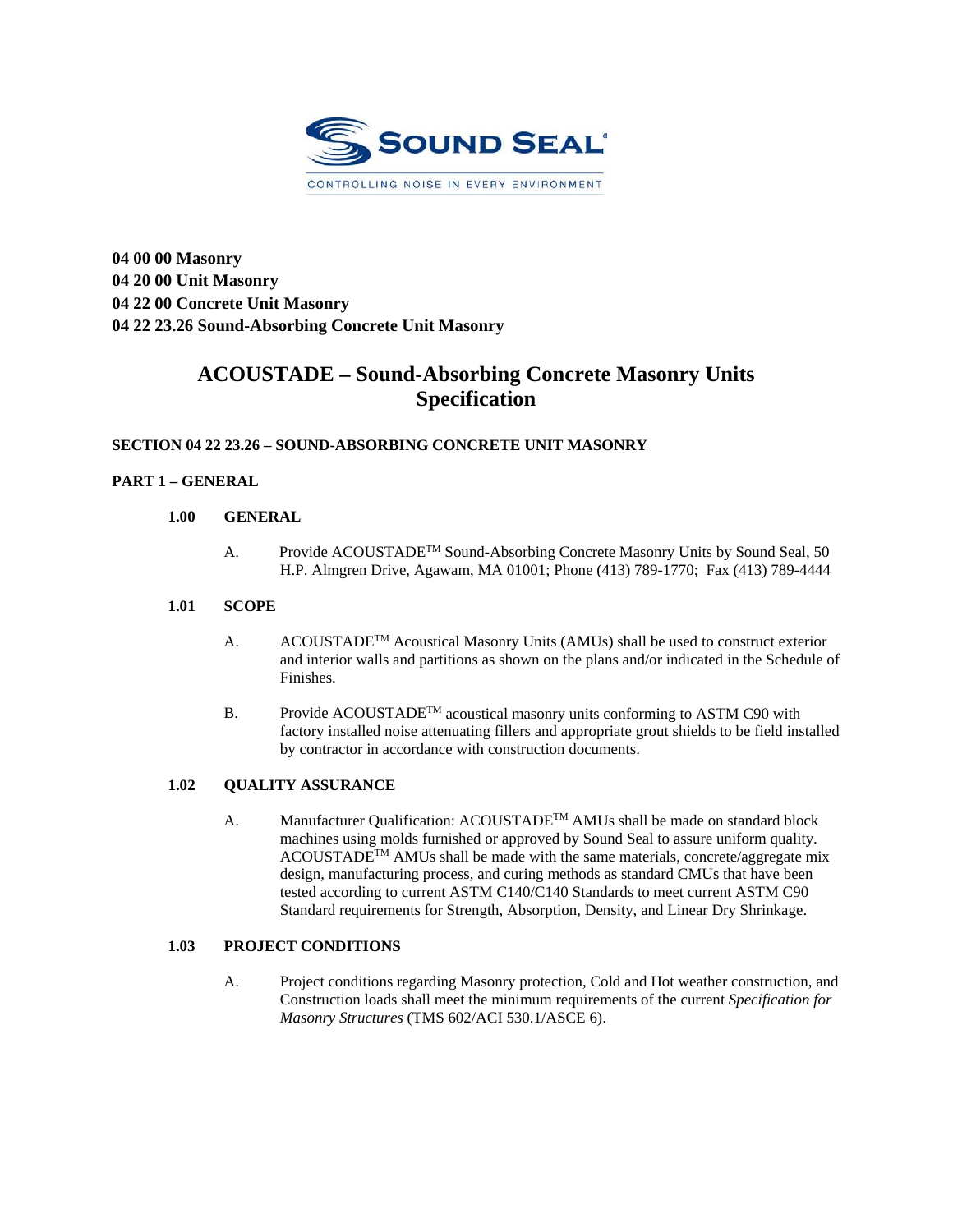#### **1.04 DELIVERY, STORAGE, AND HANDLING**

- A. ACOUSTADE<sup>TM</sup> AMUs units shall be delivered to the project site cubed and palletized.
- B. Contractor shall store AMUs on level ground and be kept clean and dry. Double stacking of pallet containers shall not be allowed.
- C. AMUs are to be handled to protect faces and edges from chipping. AMUs shall be installed by the General Contractor (or Masonry Contractor), using only mechanics skilled in the laying of masonry units. Jobsite cutting of AMUs shall be performed with power tools in such a manner as to provide straight and true edges.

## **PART 2 – PRODUCTS**

#### **2.01 SOUND-ABSORBING CONCRETE MASONRY UNITS**

- A. Furnish and deliver Acoustical Masonry Units (AMUs) as described in this section for installation in walls as shown on the Plans and/or indicated in the Schedule of Finishes meeting the following requirements.
- B. AMUs shall have two apertures formed on the cross-webs as elements to provide sound absorption into the AMU cavity.
- C. AMUs shall have an impressed and skewed surface relief to provide sound diffusion and improve flutter echo, standing waves, and sound intensity annoyances.

Description: ACOUSTADETM AMUs, as produced by an approved and licensed manufacturer of:

| Sound Seal         | Tel: (413) 789-1770 |
|--------------------|---------------------|
| 50 H.P Almgren Dr. | Fax: (413) 789-4444 |
| Agawam, MA 01001   |                     |

#### **2.02 MASONRY UNITS**

- A. Density (specify one)
	- 1) Normal Weight:  $125$  lb/ft<sup>3</sup> or more
	- 2) Medium Weight: 105 to less than  $125$  lb/ft<sup>3</sup>
	- 3) Lightweight: less than  $105$  lb/ft<sup>3</sup>
- B. Minimum Net Area Compressive Strength: 2000 lb/in<sup>2</sup>

#### **2.03 FITTINGS**

- A. Acoustical Fillers: Units shall have noise attenuating, incombustible, fibrous filler elements as supplied by SOUND SEAL, Agawam, MA and installed in the block cavities at the block plant.
- B. Grout Shields: Where 12" AMUs are designated on the plans to be grouted, AMUs shall have high-density, tempered hardboard, grout shields as provided by SOUND SEAL, Agawam, MA and field installed in the block cavities by the masons.